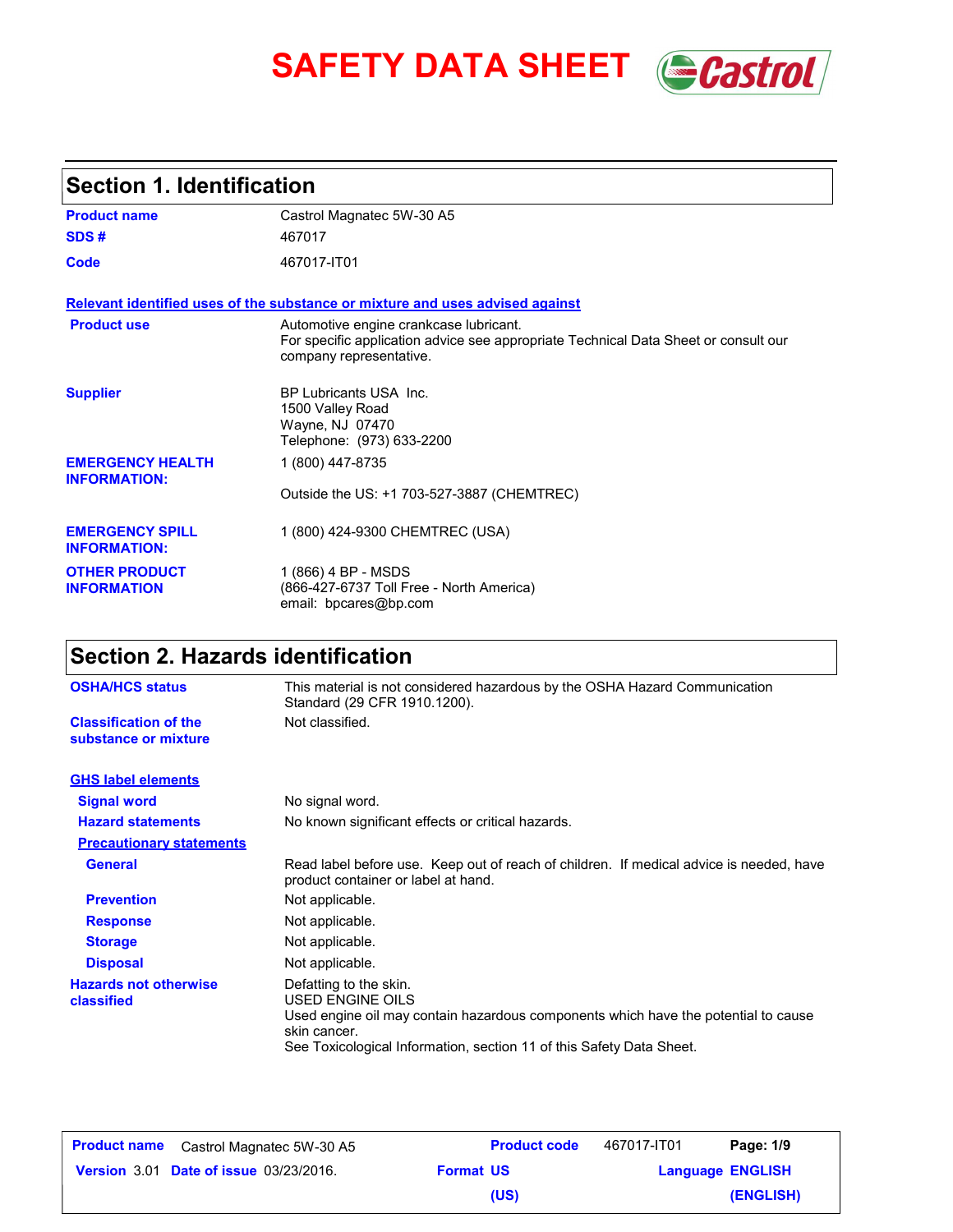### **Section 3. Composition/information on ingredients**

Chemically modified base oil. Proprietary performance additives.

| <b>Substance/mixture</b><br>Mixture                                                                                                                                                                  |                                                     |                                                       |
|------------------------------------------------------------------------------------------------------------------------------------------------------------------------------------------------------|-----------------------------------------------------|-------------------------------------------------------|
| <b>Ingredient name</b>                                                                                                                                                                               | <b>CAS number</b>                                   | $\frac{9}{6}$                                         |
| <b>Distillates (petroleum), hydrotreated heavy paraffinic</b><br>Base oil - highly refined                                                                                                           | 64742-54-7<br>Varies - See Key to<br>labbreviations | $\geq 50 - 575$<br>$\geq 10 - 25$                     |
| Distillates (petroleum), solvent-dewaxed heavy paraffinic<br>Lubricating oils (petroleum), C20-50, hydrotreated neutral oil-based<br>Molybdenum polysulfide long chain alkyl dithiocarbamide complex | 64742-65-0<br>72623-87-1<br>Not available.          | $\geq 3 - 5$<br>$\geq 3 - 5$<br>$\geq 0.1 - \leq 0.3$ |

Any concentration shown as a range is to protect confidentiality or is due to batch variation.

**There are no additional ingredients present which, within the current knowledge of the supplier and in the concentrations applicable, are classified as hazardous to health or the environment and hence require reporting in this section.**

**Occupational exposure limits, if available, are listed in Section 8.**

### **Section 4. First aid measures**

#### **Description of necessary first aid measures**

| Eye contact                       | In case of contact, immediately flush eyes with plenty of water for at least 15 minutes.<br>Eyelids should be held away from the eyeball to ensure thorough rinsing. Check for and<br>remove any contact lenses. Get medical attention. |
|-----------------------------------|-----------------------------------------------------------------------------------------------------------------------------------------------------------------------------------------------------------------------------------------|
| <b>Skin contact</b>               | Wash skin thoroughly with soap and water or use recognized skin cleanser. Remove<br>contaminated clothing and shoes. Wash clothing before reuse. Clean shoes thoroughly<br>before reuse. Get medical attention if symptoms occur.       |
| <b>Inhalation</b>                 | If inhaled, remove to fresh air. Get medical attention if symptoms occur.                                                                                                                                                               |
| <b>Ingestion</b>                  | Do not induce vomiting unless directed to do so by medical personnel. Get medical<br>attention if symptoms occur.                                                                                                                       |
| <b>Protection of first-aiders</b> | No action shall be taken involving any personal risk or without suitable training.                                                                                                                                                      |

#### **Most important symptoms/effects, acute and delayed**

**See Section 11 for more detailed information on health effects and symptoms.**

#### **Indication of immediate medical attention and special treatment needed, if necessary**

| <b>Notes to physician</b>  | Treatment should in general be symptomatic and directed to relieving any effects. |
|----------------------------|-----------------------------------------------------------------------------------|
| <b>Specific treatments</b> | No specific treatment.                                                            |

### **Section 5. Fire-fighting measures**

| <b>Extinguishing media</b>                               |                                                                                                                                                                                                   |                  |                     |             |                         |
|----------------------------------------------------------|---------------------------------------------------------------------------------------------------------------------------------------------------------------------------------------------------|------------------|---------------------|-------------|-------------------------|
| <b>Suitable extinguishing</b><br>media                   | In case of fire, use foam, dry chemical or carbon dioxide extinguisher or spray.                                                                                                                  |                  |                     |             |                         |
| <b>Unsuitable extinguishing</b><br>media                 | Do not use water jet.                                                                                                                                                                             |                  |                     |             |                         |
| <b>Specific hazards arising</b><br>from the chemical     | In a fire or if heated, a pressure increase will occur and the container may burst.                                                                                                               |                  |                     |             |                         |
| <b>Hazardous combustion</b><br><b>products</b>           | Combustion products may include the following:<br>carbon dioxide<br>carbon monoxide                                                                                                               |                  |                     |             |                         |
| <b>Special protective actions</b><br>for fire-fighters   | Promptly isolate the scene by removing all persons from the vicinity of the incident if<br>there is a fire. No action shall be taken involving any personal risk or without suitable<br>training. |                  |                     |             |                         |
| <b>Special protective</b><br>equipment for fire-fighters | Fire-fighters should wear positive pressure self-contained breathing apparatus (SCBA)<br>and full turnout gear.                                                                                   |                  |                     |             |                         |
| <b>Product name</b>                                      | Castrol Magnatec 5W-30 A5                                                                                                                                                                         |                  | <b>Product code</b> | 467017-IT01 | Page: 2/9               |
| <b>Version 3.01 Date of issue 03/23/2016.</b>            |                                                                                                                                                                                                   | <b>Format US</b> |                     |             | <b>Language ENGLISH</b> |
|                                                          |                                                                                                                                                                                                   |                  | (US)                |             | (ENGLISH)               |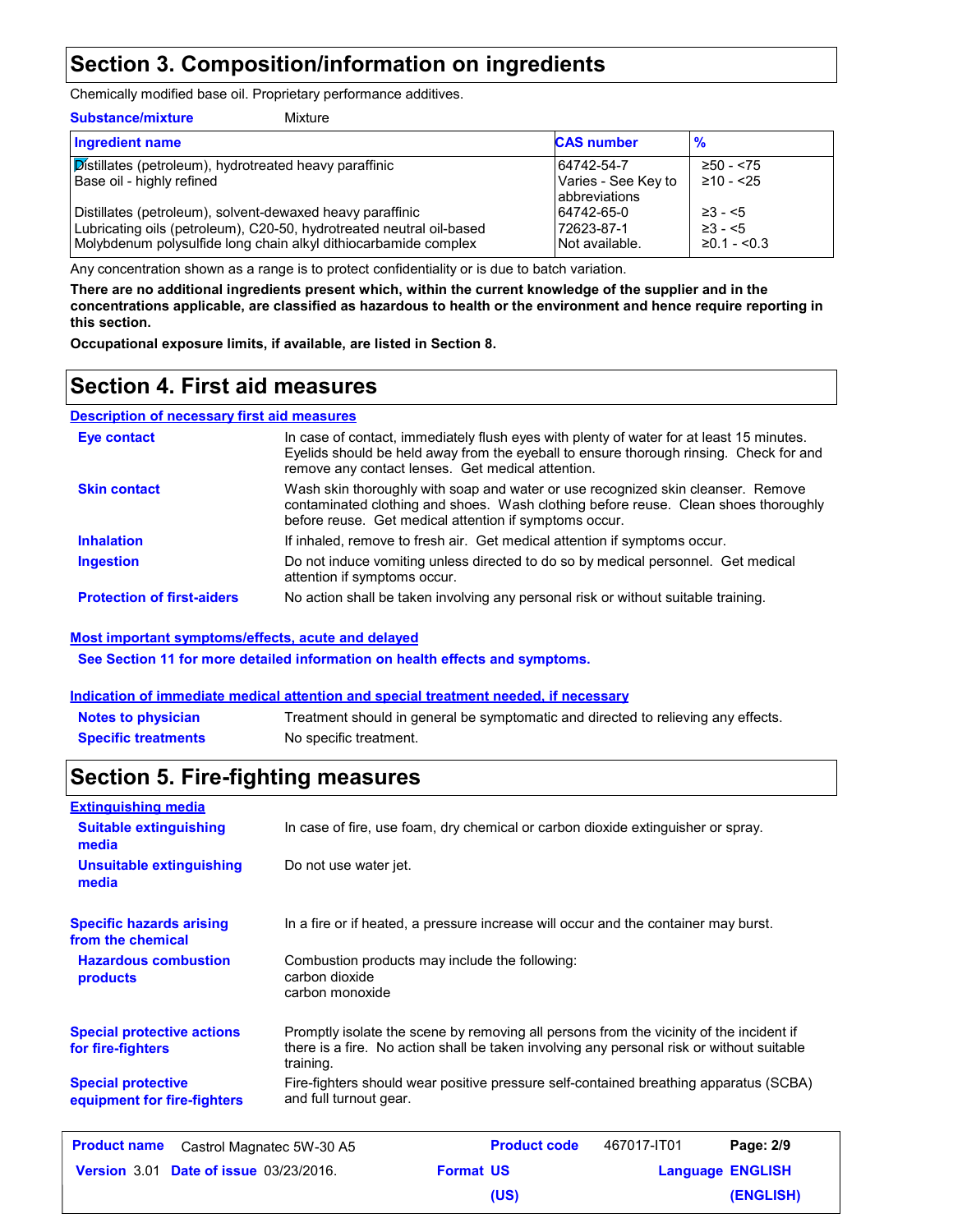# **Section 6. Accidental release measures**

|                                                              | Personal precautions, protective equipment and emergency procedures                                                                                                                                                                                                                                                                                                                                |  |
|--------------------------------------------------------------|----------------------------------------------------------------------------------------------------------------------------------------------------------------------------------------------------------------------------------------------------------------------------------------------------------------------------------------------------------------------------------------------------|--|
| For non-emergency<br>personnel                               | No action shall be taken involving any personal risk or without suitable training.<br>Evacuate surrounding areas. Keep unnecessary and unprotected personnel from<br>entering. Do not touch or walk through spilled material. Put on appropriate personal<br>protective equipment. Floors may be slippery; use care to avoid falling.                                                              |  |
| For emergency responders                                     | If specialized clothing is required to deal with the spillage, take note of any information in<br>Section 8 on suitable and unsuitable materials. See also the information in "For non-<br>emergency personnel".                                                                                                                                                                                   |  |
| <b>Environmental precautions</b>                             | Avoid dispersal of spilled material and runoff and contact with soil, waterways, drains<br>and sewers. Inform the relevant authorities if the product has caused environmental<br>pollution (sewers, waterways, soil or air).                                                                                                                                                                      |  |
| <b>Methods and materials for containment and cleaning up</b> |                                                                                                                                                                                                                                                                                                                                                                                                    |  |
| <b>Small spill</b>                                           | Stop leak if without risk. Move containers from spill area. Absorb with an inert material<br>and place in an appropriate waste disposal container. Dispose of via a licensed waste<br>disposal contractor.                                                                                                                                                                                         |  |
| Large spill                                                  | Stop leak if without risk. Move containers from spill area. Prevent entry into sewers,<br>water courses, basements or confined areas. Contain and collect spillage with non-<br>combustible, absorbent material e.g. sand, earth, vermiculite or diatomaceous earth and<br>place in container for disposal according to local regulations. Dispose of via a licensed<br>waste disposal contractor. |  |

### **Section 7. Handling and storage**

| <b>Precautions for safe handling</b>                                             |                                                                                                                                                                                                                                                                                                                                                                                                                                                                                                                                                                                               |
|----------------------------------------------------------------------------------|-----------------------------------------------------------------------------------------------------------------------------------------------------------------------------------------------------------------------------------------------------------------------------------------------------------------------------------------------------------------------------------------------------------------------------------------------------------------------------------------------------------------------------------------------------------------------------------------------|
| <b>Protective measures</b>                                                       | Put on appropriate personal protective equipment (see Section 8).                                                                                                                                                                                                                                                                                                                                                                                                                                                                                                                             |
| <b>Advice on general</b><br>occupational hygiene                                 | Eating, drinking and smoking should be prohibited in areas where this material is<br>handled, stored and processed. Wash thoroughly after handling. Remove contaminated<br>clothing and protective equipment before entering eating areas. See also Section 8 for<br>additional information on hygiene measures.                                                                                                                                                                                                                                                                              |
| <b>Conditions for safe storage,</b><br>including any<br><i>incompatibilities</i> | Store in accordance with local regulations. Store in original container protected from<br>direct sunlight in a dry, cool and well-ventilated area, away from incompatible materials<br>(see Section 10) and food and drink. Keep container tightly closed and sealed until<br>ready for use. Store and use only in equipment/containers designed for use with this<br>product. Containers that have been opened must be carefully resealed and kept upright<br>to prevent leakage. Do not store in unlabeled containers. Use appropriate containment<br>to avoid environmental contamination. |
| <b>Not suitable</b>                                                              | Prolonged exposure to elevated temperature.                                                                                                                                                                                                                                                                                                                                                                                                                                                                                                                                                   |

# **Section 8. Exposure controls/personal protection**

#### **Control parameters**

#### **Occupational exposure limits**

| <b>Ingredient name</b>                                 | <b>Exposure limits</b>                                                                                                                                                                                                        |  |
|--------------------------------------------------------|-------------------------------------------------------------------------------------------------------------------------------------------------------------------------------------------------------------------------------|--|
| Distillates (petroleum), hydrotreated heavy paraffinic | <b>ACGIH TLV (United States).</b><br>TWA: 5 mg/m <sup>3</sup> 8 hours. Issued/Revised:<br>11/2009 Form: Inhalable fraction<br><b>OSHA PEL (United States).</b><br>TWA: 5 mg/m <sup>3</sup> 8 hours. Issued/Revised:<br>6/1993 |  |
| Base oil - highly refined                              | <b>ACGIH TLV (United States).</b><br>TWA: 5 mg/m <sup>3</sup> 8 hours. Issued/Revised:<br>11/2009 Form: Inhalable fraction<br><b>OSHA PEL (United States).</b><br>TWA: 5 mg/m <sup>3</sup> 8 hours. Issued/Revised:<br>6/1993 |  |
| <b>Product name</b><br>Castrol Magnatec 5W-30 A5       | <b>Product code</b><br>467017-IT01<br>Page: 3/9                                                                                                                                                                               |  |
| <b>Version 3.01 Date of issue 03/23/2016.</b>          | <b>Format US</b><br><b>Language ENGLISH</b>                                                                                                                                                                                   |  |
|                                                        | <b>(ENGLISH)</b><br>(US)                                                                                                                                                                                                      |  |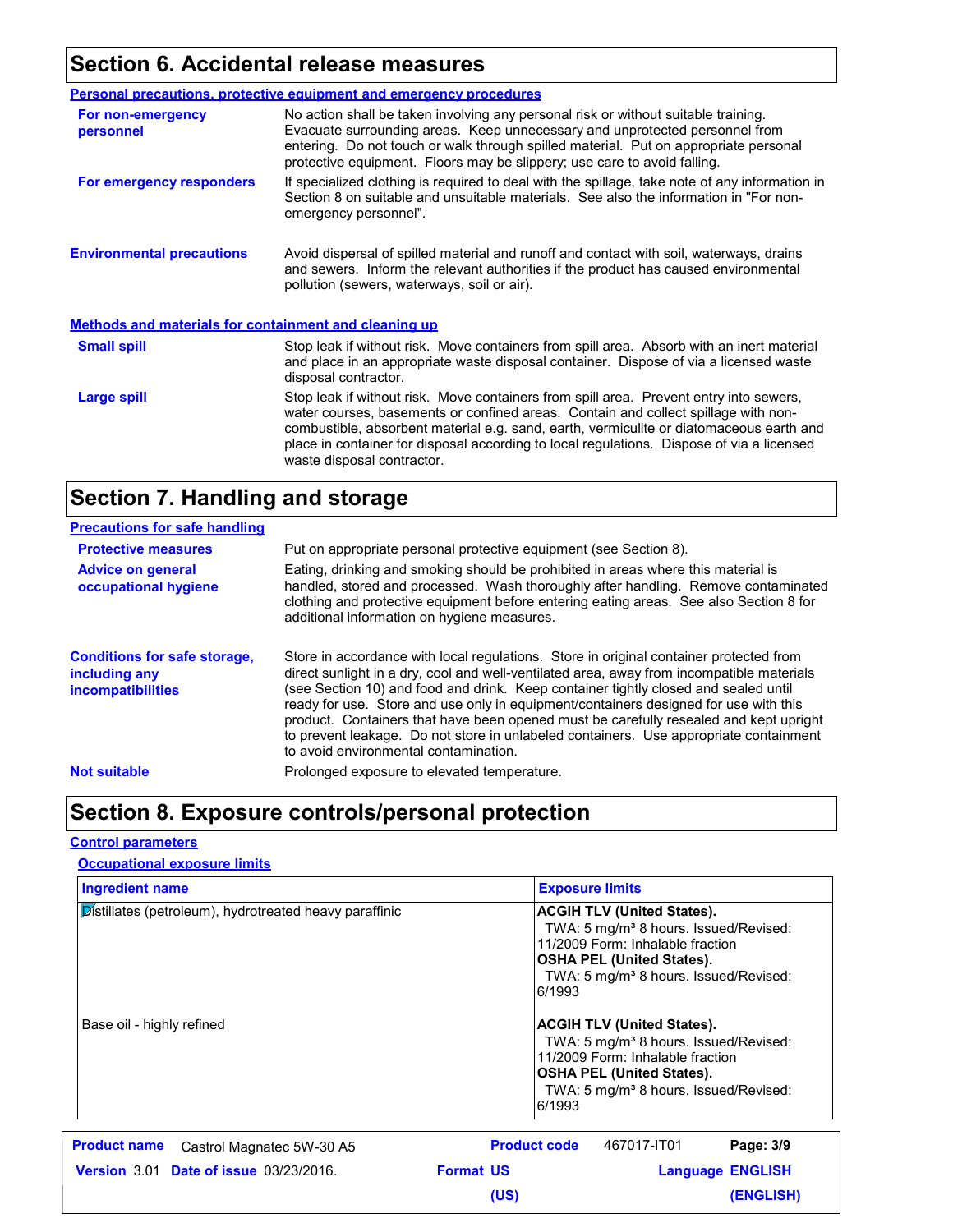# **Section 8. Exposure controls/personal protection**

| Distillates (petroleum), solvent-dewaxed heavy paraffinic            | <b>ACGIH TLV (United States).</b><br>TWA: 5 mg/m <sup>3</sup> 8 hours. Issued/Revised:<br>11/2009 Form: Inhalable fraction<br><b>OSHA PEL (United States).</b><br>TWA: 5 mg/m <sup>3</sup> 8 hours. Issued/Revised:<br>6/1993 |
|----------------------------------------------------------------------|-------------------------------------------------------------------------------------------------------------------------------------------------------------------------------------------------------------------------------|
| Lubricating oils (petroleum), C20-50, hydrotreated neutral oil-based | None.                                                                                                                                                                                                                         |
| Molybdenum polysulfide long chain alkyl dithiocarbamide complex      | None.                                                                                                                                                                                                                         |

While specific OELs for certain components may be shown in this section, other components may be present in any mist, vapor or dust produced. Therefore, the specific OELs may not be applicable to the product as a whole and are provided for guidance only.

| <b>Appropriate engineering</b><br><b>controls</b> | All activities involving chemicals should be assessed for their risks to health, to ensure<br>exposures are adequately controlled. Personal protective equipment should only be<br>considered after other forms of control measures (e.g. engineering controls) have been<br>suitably evaluated. Personal protective equipment should conform to appropriate<br>standards, be suitable for use, be kept in good condition and properly maintained.<br>Your supplier of personal protective equipment should be consulted for advice on<br>selection and appropriate standards. For further information contact your national<br>organisation for standards.<br>Provide exhaust ventilation or other engineering controls to keep the relevant airborne<br>concentrations below their respective occupational exposure limits.<br>The final choice of protective equipment will depend upon a risk assessment. It is<br>important to ensure that all items of personal protective equipment are compatible. |
|---------------------------------------------------|------------------------------------------------------------------------------------------------------------------------------------------------------------------------------------------------------------------------------------------------------------------------------------------------------------------------------------------------------------------------------------------------------------------------------------------------------------------------------------------------------------------------------------------------------------------------------------------------------------------------------------------------------------------------------------------------------------------------------------------------------------------------------------------------------------------------------------------------------------------------------------------------------------------------------------------------------------------------------------------------------------|
| <b>Environmental exposure</b><br>controls         | Emissions from ventilation or work process equipment should be checked to ensure they<br>comply with the requirements of environmental protection legislation. In some cases,<br>fume scrubbers, filters or engineering modifications to the process equipment will be<br>necessary to reduce emissions to acceptable levels.                                                                                                                                                                                                                                                                                                                                                                                                                                                                                                                                                                                                                                                                              |
| <b>Individual protection measures</b>             |                                                                                                                                                                                                                                                                                                                                                                                                                                                                                                                                                                                                                                                                                                                                                                                                                                                                                                                                                                                                            |
| <b>Hygiene measures</b>                           | Wash hands, forearms and face thoroughly after handling chemical products, before<br>eating, smoking and using the lavatory and at the end of the working period.<br>Appropriate techniques should be used to remove potentially contaminated clothing.<br>Wash contaminated clothing before reusing. Ensure that eyewash stations and safety<br>showers are close to the workstation location.                                                                                                                                                                                                                                                                                                                                                                                                                                                                                                                                                                                                            |
| <b>Eye/face protection</b>                        | Safety glasses with side shields.                                                                                                                                                                                                                                                                                                                                                                                                                                                                                                                                                                                                                                                                                                                                                                                                                                                                                                                                                                          |
| <b>Skin protection</b>                            |                                                                                                                                                                                                                                                                                                                                                                                                                                                                                                                                                                                                                                                                                                                                                                                                                                                                                                                                                                                                            |
| <b>Hand protection</b>                            | Wear protective gloves if prolonged or repeated contact is likely. Wear chemical<br>resistant gloves. Recommended: Nitrile gloves. The correct choice of protective gloves<br>depends upon the chemicals being handled, the conditions of work and use, and the<br>condition of the gloves (even the best chemically resistant glove will break down after<br>repeated chemical exposures). Most gloves provide only a short time of protection<br>before they must be discarded and replaced. Because specific work environments and<br>material handling practices vary, safety procedures should be developed for each<br>intended application. Gloves should therefore be chosen in consultation with the supplier/<br>manufacturer and with a full assessment of the working conditions.                                                                                                                                                                                                              |
|                                                   | Consult your supervisor or Standard Operating Procedure (S.O.P) for special handling<br>instructions.                                                                                                                                                                                                                                                                                                                                                                                                                                                                                                                                                                                                                                                                                                                                                                                                                                                                                                      |
| <b>Body protection</b>                            | Use of protective clothing is good industrial practice.<br>Cotton or polyester/cotton overalls will only provide protection against light superficial<br>contamination that will not soak through to the skin. Overalls should be laundered on a<br>regular basis. When the risk of skin exposure is high (e.g. when cleaning up spillages or<br>if there is a risk of splashing) then chemical resistant aprons and/or impervious chemical<br>suits and boots will be required.<br>Personal protective equipment for the body should be selected based on the task being<br>performed and the risks involved and should be approved by a specialist before handling<br>this product.                                                                                                                                                                                                                                                                                                                      |
|                                                   |                                                                                                                                                                                                                                                                                                                                                                                                                                                                                                                                                                                                                                                                                                                                                                                                                                                                                                                                                                                                            |

| <b>Product name</b> Castrol Magnatec 5W-30 A5 |                  | <b>Product code</b> | 467017-IT01 | Page: 4/9               |
|-----------------------------------------------|------------------|---------------------|-------------|-------------------------|
| <b>Version 3.01 Date of issue 03/23/2016.</b> | <b>Format US</b> |                     |             | <b>Language ENGLISH</b> |
|                                               |                  | (US)                |             | (ENGLISH)               |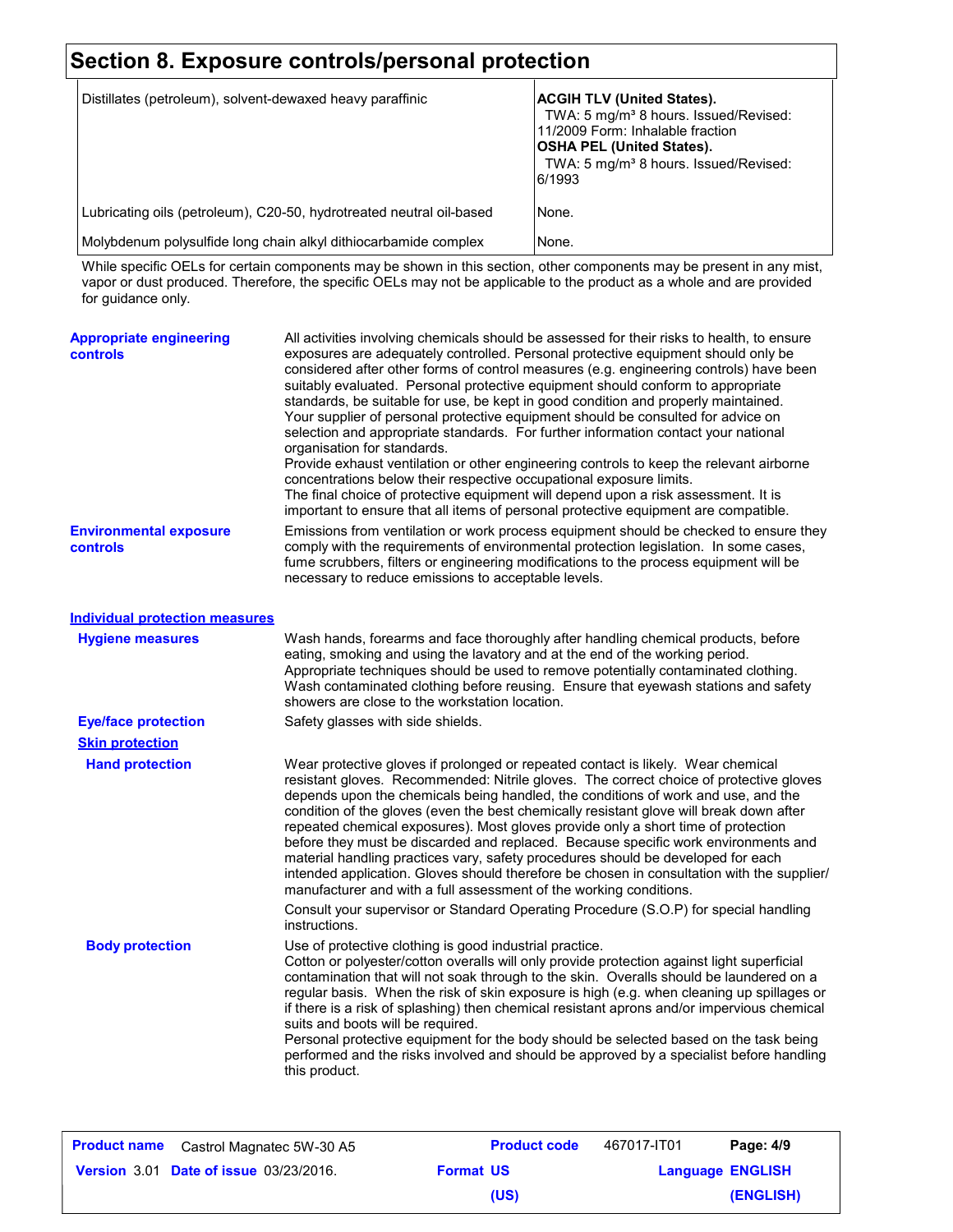# **Section 8. Exposure controls/personal protection**

| <b>Other skin protection</b>  | Appropriate footwear and any additional skin protection measures should be selected<br>based on the task being performed and the risks involved and should be approved by a<br>specialist before handling this product.                                                                                                                                                                                                                                                                               |
|-------------------------------|-------------------------------------------------------------------------------------------------------------------------------------------------------------------------------------------------------------------------------------------------------------------------------------------------------------------------------------------------------------------------------------------------------------------------------------------------------------------------------------------------------|
| <b>Respiratory protection</b> | In case of insufficient ventilation, wear suitable respiratory equipment.<br>The correct choice of respiratory protection depends upon the chemicals being handled.<br>the conditions of work and use, and the condition of the respiratory equipment. Safety<br>procedures should be developed for each intended application. Respiratory protection<br>equipment should therefore be chosen in consultation with the supplier/manufacturer<br>and with a full assessment of the working conditions. |

# **Section 9. Physical and chemical properties**

| <b>Appearance</b>                                 |                                                                                                                                           |
|---------------------------------------------------|-------------------------------------------------------------------------------------------------------------------------------------------|
| <b>Physical state</b>                             | Liquid.                                                                                                                                   |
| <b>Color</b>                                      | Amber.                                                                                                                                    |
| Odor                                              | Not available.                                                                                                                            |
| <b>Odor threshold</b>                             | Not available.                                                                                                                            |
| pH                                                | Not available.                                                                                                                            |
| <b>Melting point</b>                              | Not available.                                                                                                                            |
| <b>Boiling point</b>                              | Not available.                                                                                                                            |
| <b>Flash point</b>                                | Closed cup: 207°C (404.6°F) [Pensky-Martens.] [Product does not sustain combustion.]                                                      |
| <b>Evaporation rate</b>                           | Not available.                                                                                                                            |
| <b>Flammability (solid, gas)</b>                  | Not applicable. Based on - Physical state                                                                                                 |
| Lower and upper explosive<br>(flammable) limits   | Not available.                                                                                                                            |
| <b>Vapor pressure</b>                             | Not available.                                                                                                                            |
| <b>Vapor density</b>                              | Not available.                                                                                                                            |
| <b>Density</b>                                    | 847 kg/m <sup>3</sup> (0.847 g/cm <sup>3</sup> ) at 20°C                                                                                  |
| <b>Solubility</b>                                 | insoluble in water.                                                                                                                       |
| <b>Partition coefficient: n-</b><br>octanol/water | Not available.                                                                                                                            |
| <b>Auto-ignition temperature</b>                  | Not available.                                                                                                                            |
| <b>Decomposition temperature</b>                  | Not available.                                                                                                                            |
| <b>Viscosity</b>                                  | Kinematic: 53.5 mm <sup>2</sup> /s (53.5 cSt) at 40 $^{\circ}$ C<br>Kinematic: $9.55$ mm <sup>2</sup> /s ( $9.55$ cSt) at $100^{\circ}$ C |

# **Section 10. Stability and reactivity**

| <b>Reactivity</b>                                   | No specific test data available for this product. Refer to Conditions to avoid and<br>Incompatible materials for additional information.                                |
|-----------------------------------------------------|-------------------------------------------------------------------------------------------------------------------------------------------------------------------------|
| <b>Chemical stability</b>                           | The product is stable.                                                                                                                                                  |
| <b>Possibility of hazardous</b><br><b>reactions</b> | Under normal conditions of storage and use, hazardous reactions will not occur.<br>Under normal conditions of storage and use, hazardous polymerization will not occur. |
| <b>Conditions to avoid</b>                          | Avoid all possible sources of ignition (spark or flame).                                                                                                                |
| <b>Incompatible materials</b>                       | Reactive or incompatible with the following materials: oxidizing materials.                                                                                             |
| <b>Hazardous decomposition</b><br>products          | Under normal conditions of storage and use, hazardous decomposition products should<br>not be produced.                                                                 |

| <b>Product name</b> Castrol Magnatec 5W-30 A5 |                  | <b>Product code</b> | 467017-IT01             | Page: 5/9 |
|-----------------------------------------------|------------------|---------------------|-------------------------|-----------|
| <b>Version 3.01 Date of issue 03/23/2016.</b> | <b>Format US</b> |                     | <b>Language ENGLISH</b> |           |
|                                               |                  | (US)                |                         | (ENGLISH) |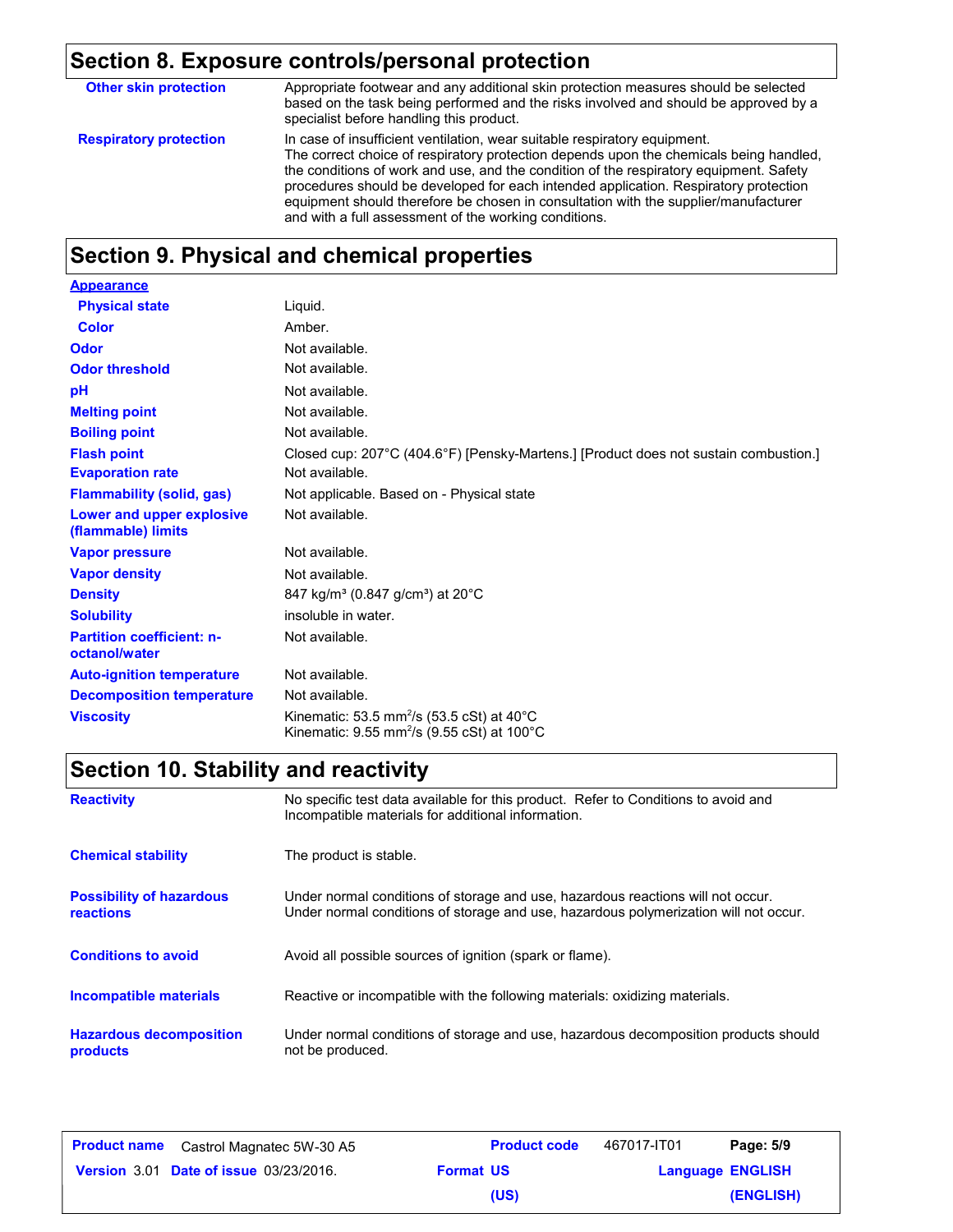# **Section 11. Toxicological information**

#### **Information on toxicological effects**

**Ingestion** No specific data.

**Inhalation** No specific data.

| <b>Aspiration hazard</b>                                                                                                                                                                    |                                                                                                   |                                                                                                                         |  |
|---------------------------------------------------------------------------------------------------------------------------------------------------------------------------------------------|---------------------------------------------------------------------------------------------------|-------------------------------------------------------------------------------------------------------------------------|--|
| <b>Name</b>                                                                                                                                                                                 |                                                                                                   | <b>Result</b>                                                                                                           |  |
| Distillates (petroleum), hydrotreated heavy paraffinic<br>Distillates (petroleum), solvent-dewaxed heavy paraffinic<br>Lubricating oils (petroleum), C20-50, hydrotreated neutral oil-based |                                                                                                   | <b>ASPIRATION HAZARD - Category 1</b><br><b>ASPIRATION HAZARD - Category 1</b><br><b>ASPIRATION HAZARD - Category 1</b> |  |
| Information on the likely<br>routes of exposure                                                                                                                                             | Routes of entry anticipated: Dermal, Inhalation.                                                  |                                                                                                                         |  |
| <b>Potential acute health effects</b>                                                                                                                                                       |                                                                                                   |                                                                                                                         |  |
| Eye contact                                                                                                                                                                                 | No known significant effects or critical hazards.                                                 |                                                                                                                         |  |
| <b>Skin contact</b>                                                                                                                                                                         | No known significant effects or critical hazards.                                                 |                                                                                                                         |  |
| <b>Inhalation</b>                                                                                                                                                                           | Vapor inhalation under ambient conditions is not normally a problem due to low vapor<br>pressure. |                                                                                                                         |  |
| Ingestion                                                                                                                                                                                   | No known significant effects or critical hazards.                                                 |                                                                                                                         |  |
|                                                                                                                                                                                             | Symptoms related to the physical, chemical and toxicological characteristics                      |                                                                                                                         |  |
| Eye contact                                                                                                                                                                                 | No specific data.                                                                                 |                                                                                                                         |  |
| <b>Skin contact</b>                                                                                                                                                                         | Adverse symptoms may include the following:<br>irritation<br>dryness<br>cracking                  |                                                                                                                         |  |

| <b>Short term exposure</b>              |                                                                                                                                                                                                                                                                                                                                                                                                             |
|-----------------------------------------|-------------------------------------------------------------------------------------------------------------------------------------------------------------------------------------------------------------------------------------------------------------------------------------------------------------------------------------------------------------------------------------------------------------|
| <b>Potential immediate</b><br>effects   | Not available.                                                                                                                                                                                                                                                                                                                                                                                              |
| <b>Potential delayed effects</b>        | Not available.                                                                                                                                                                                                                                                                                                                                                                                              |
| <b>Long term exposure</b>               |                                                                                                                                                                                                                                                                                                                                                                                                             |
| <b>Potential immediate</b><br>effects   | Not available.                                                                                                                                                                                                                                                                                                                                                                                              |
| <b>Potential delayed effects</b>        | Not available.                                                                                                                                                                                                                                                                                                                                                                                              |
| <b>Potential chronic health effects</b> |                                                                                                                                                                                                                                                                                                                                                                                                             |
| <b>General</b>                          | USED ENGINE OILS<br>Combustion products resulting from the operation of internal combustion engines<br>contaminate engine oils during use. Used engine oil may contain hazardous<br>components which have the potential to cause skin cancer. Frequent or prolonged<br>contact with all types and makes of used engine oil must therefore be avoided and a<br>high standard of personal hygiene maintained. |
| <b>Carcinogenicity</b>                  | No known significant effects or critical hazards.                                                                                                                                                                                                                                                                                                                                                           |
| <b>Mutagenicity</b>                     | No known significant effects or critical hazards.                                                                                                                                                                                                                                                                                                                                                           |
| <b>Teratogenicity</b>                   | No known significant effects or critical hazards.                                                                                                                                                                                                                                                                                                                                                           |
| <b>Developmental effects</b>            | No known significant effects or critical hazards.                                                                                                                                                                                                                                                                                                                                                           |
| <b>Fertility effects</b>                | No known significant effects or critical hazards.                                                                                                                                                                                                                                                                                                                                                           |

#### **Numerical measures of toxicity**

**Acute toxicity estimates**

Not available.

| <b>Product name</b> | Castrol Magnatec 5W-30 A5                     |                  | <b>Product code</b> | 467017-IT01             | Page: 6/9 |
|---------------------|-----------------------------------------------|------------------|---------------------|-------------------------|-----------|
|                     | <b>Version 3.01 Date of issue 03/23/2016.</b> | <b>Format US</b> |                     | <b>Language ENGLISH</b> |           |
|                     |                                               |                  | (US)                |                         | (ENGLISH) |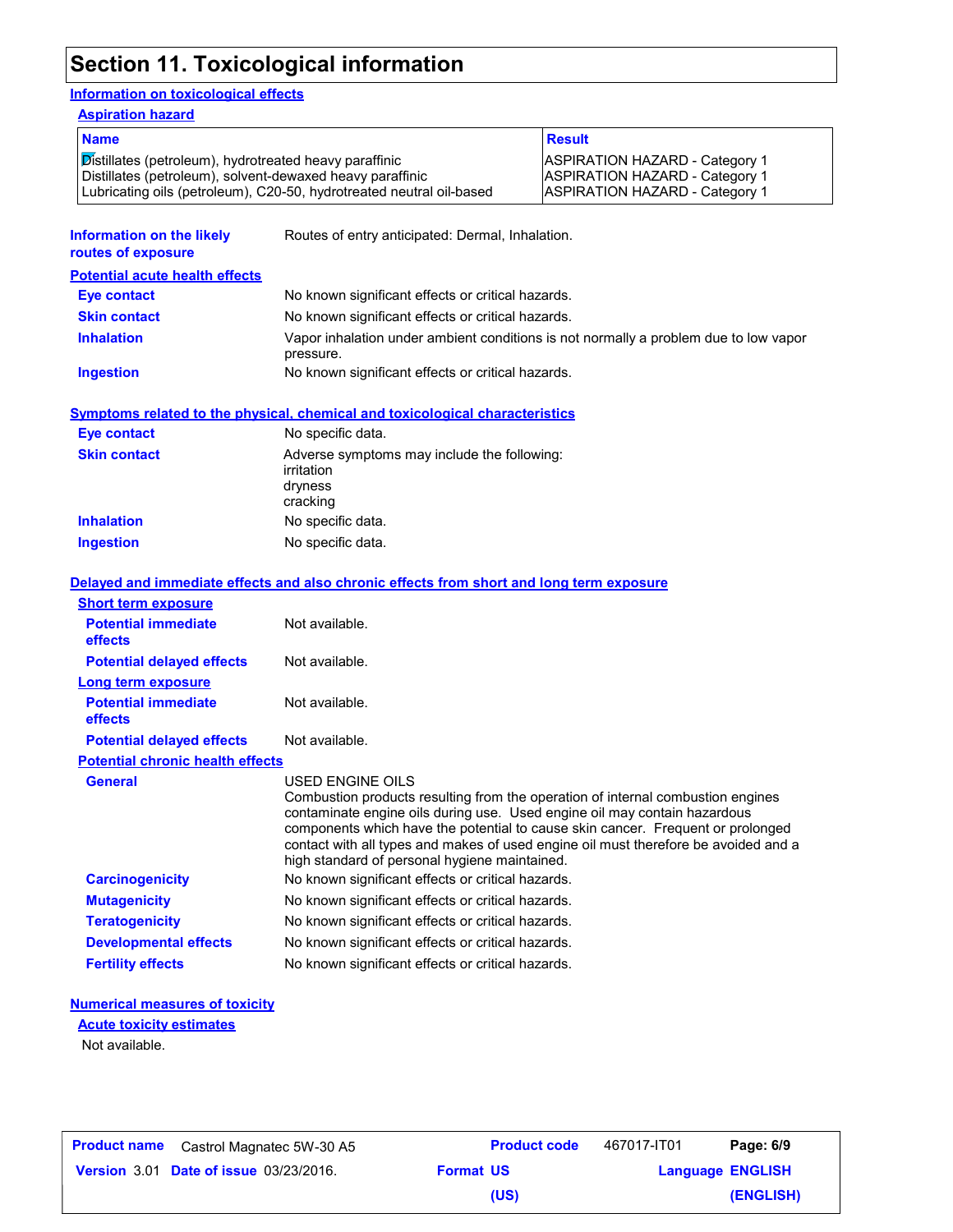### **Section 12. Ecological information**

#### **Toxicity**

No testing has been performed by the manufacturer.

#### **Persistence and degradability**

Expected to be biodegradable.

#### **Bioaccumulative potential**

This product is not expected to bioaccumulate through food chains in the environment.

| <b>Mobility in soil</b>                                 |                                                                                                                           |
|---------------------------------------------------------|---------------------------------------------------------------------------------------------------------------------------|
| <b>Soil/water partition</b><br><b>coefficient (Koc)</b> | Not available.                                                                                                            |
| <b>Mobility</b>                                         | Spillages may penetrate the soil causing ground water contamination.                                                      |
| <b>Other adverse effects</b>                            | No known significant effects or critical hazards.                                                                         |
| <b>Other ecological information</b>                     | Spills may form a film on water surfaces causing physical damage to organisms. Oxygen<br>transfer could also be impaired. |

### **Section 13. Disposal considerations**

The generation of waste should be avoided or minimized wherever possible. Significant quantities of waste product residues should not be disposed of via the foul sewer but processed in a suitable effluent treatment plant. Dispose of surplus and non-recyclable products via a licensed waste disposal contractor. Disposal of this product, solutions and any by-products should at all times comply with the requirements of environmental protection and waste disposal legislation and any regional local authority requirements. Waste packaging should be recycled. Incineration or landfill should only be considered when recycling is not feasible. This material and its container must be disposed of in a safe way. Empty containers or liners may retain some product residues. Avoid dispersal of spilled material and runoff and contact with soil, waterways, drains and sewers. **Disposal methods**

### **Section 14. Transport information**

|                                         | <b>DOT Classification</b> | <b>TDG Classification</b> | <b>IMDG</b>                  | <b>IATA</b>    |
|-----------------------------------------|---------------------------|---------------------------|------------------------------|----------------|
| <b>UN number</b>                        | Not regulated.            | Not regulated.            | Not regulated.               | Not regulated. |
| <b>UN proper</b><br>shipping name       |                           | $\overline{\phantom{0}}$  | -                            |                |
| <b>Transport</b><br>hazard class(es)    |                           | -                         | -                            |                |
| <b>Packing group</b>                    | -                         | $\overline{\phantom{a}}$  | $\qquad \qquad \blacksquare$ |                |
| <b>Environmental</b><br>hazards         | No.                       | No.                       | No.                          | No.            |
| <b>Additional</b><br><b>information</b> |                           | $\overline{\phantom{a}}$  | -                            |                |

**Special precautions for user**

**the IBC Code**

**Transport in bulk according to Annex II of MARPOL and**  Not available.

Not available.

**Date of issue** 03/23/2016. **Format US Example 26 ISS Language ENGLIS Product name** Castrol Magnatec 5W-30 A5 **Product code** 467017-IT01 **Page: 7/9 Language ENGLISH (ENGLISH)** 467017-IT01 **(US)**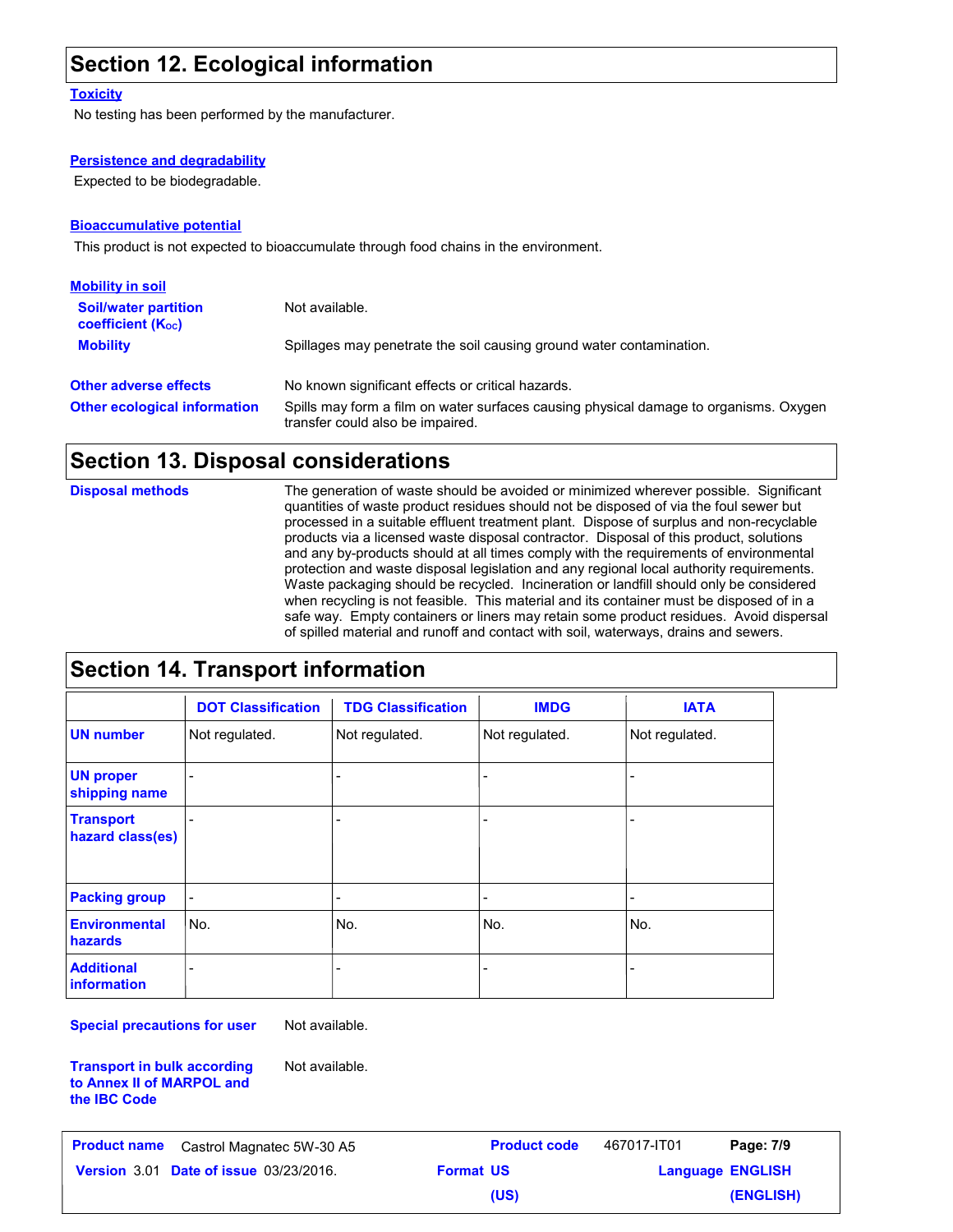### **Section 15. Regulatory information**

#### **U.S. Federal regulations**

**United States inventory** All components are listed or exempted.

#### **SARA 302/304 (TSCA 8b)**

#### **Composition/information on ingredients**

| No products were found.                                         |                                                                                                                                                                                                                                                                          |
|-----------------------------------------------------------------|--------------------------------------------------------------------------------------------------------------------------------------------------------------------------------------------------------------------------------------------------------------------------|
| <b>SARA 311/312</b>                                             |                                                                                                                                                                                                                                                                          |
| <b>Classification</b>                                           | Not applicable.                                                                                                                                                                                                                                                          |
| <b>SARA 313</b>                                                 |                                                                                                                                                                                                                                                                          |
| <b>Form R - Reporting</b><br>requirements                       | This product does not contain any hazardous ingredients at or above regulated<br>thresholds.                                                                                                                                                                             |
| <b>Supplier notification</b>                                    | This product does not contain any hazardous ingredients at or above regulated<br>thresholds.                                                                                                                                                                             |
| <b>State regulations</b>                                        |                                                                                                                                                                                                                                                                          |
| <b>Massachusetts</b>                                            | The following components are listed: MINERAL OIL, PETROLEUM DISTILLATES,<br>SOLVENT-REFINED LIGHT PARAFFINIC                                                                                                                                                             |
| <b>New Jersey</b>                                               | The following components are listed: MINERAL OIL (UNTREATED and MILDLY<br>TREATED); MINERAL OIL (UNTREATED and MILDLY TREATED); MINERAL OIL<br>(UNTREATED and MILDLY TREATED); MINERAL OIL (UNTREATED and MILDLY<br>TREATED); MINERAL OIL (UNTREATED and MILDLY TREATED) |
| <b>Pennsylvania</b>                                             | None of the components are listed.                                                                                                                                                                                                                                       |
| <b>California Prop. 65</b>                                      | <b>WARNING:</b> This product contains a chemical known to the State of California to cause                                                                                                                                                                               |
|                                                                 | cancer.<br>Nickel; arsenic                                                                                                                                                                                                                                               |
|                                                                 | <b>WARNING:</b> This product contains a chemical known to the State of California to cause<br>cancer and birth defects or other reproductive harm.<br>Cadmium (Non-pyrophoric); lead; Benzene                                                                            |
| <b>Other regulations</b>                                        |                                                                                                                                                                                                                                                                          |
| <b>Australia inventory (AICS)</b>                               | All components are listed or exempted.                                                                                                                                                                                                                                   |
| <b>Canada inventory</b>                                         | All components are listed or exempted.                                                                                                                                                                                                                                   |
| <b>China inventory (IECSC)</b>                                  | All components are listed or exempted.                                                                                                                                                                                                                                   |
| <b>Japan inventory (ENCS)</b>                                   | All components are listed or exempted.                                                                                                                                                                                                                                   |
| <b>Korea inventory (KECI)</b>                                   | All components are listed or exempted.                                                                                                                                                                                                                                   |
| <b>Philippines inventory</b><br>(PICCS)                         | All components are listed or exempted.                                                                                                                                                                                                                                   |
| <b>Taiwan Chemical</b><br><b>Substances Inventory</b><br>(TCSI) | All components are listed or exempted.                                                                                                                                                                                                                                   |
| <b>REACH Status</b>                                             | The company, as identified in Section 1, sells this product in the EU in compliance with<br>the current requirements of REACH.                                                                                                                                           |

### **Section 16. Other information**